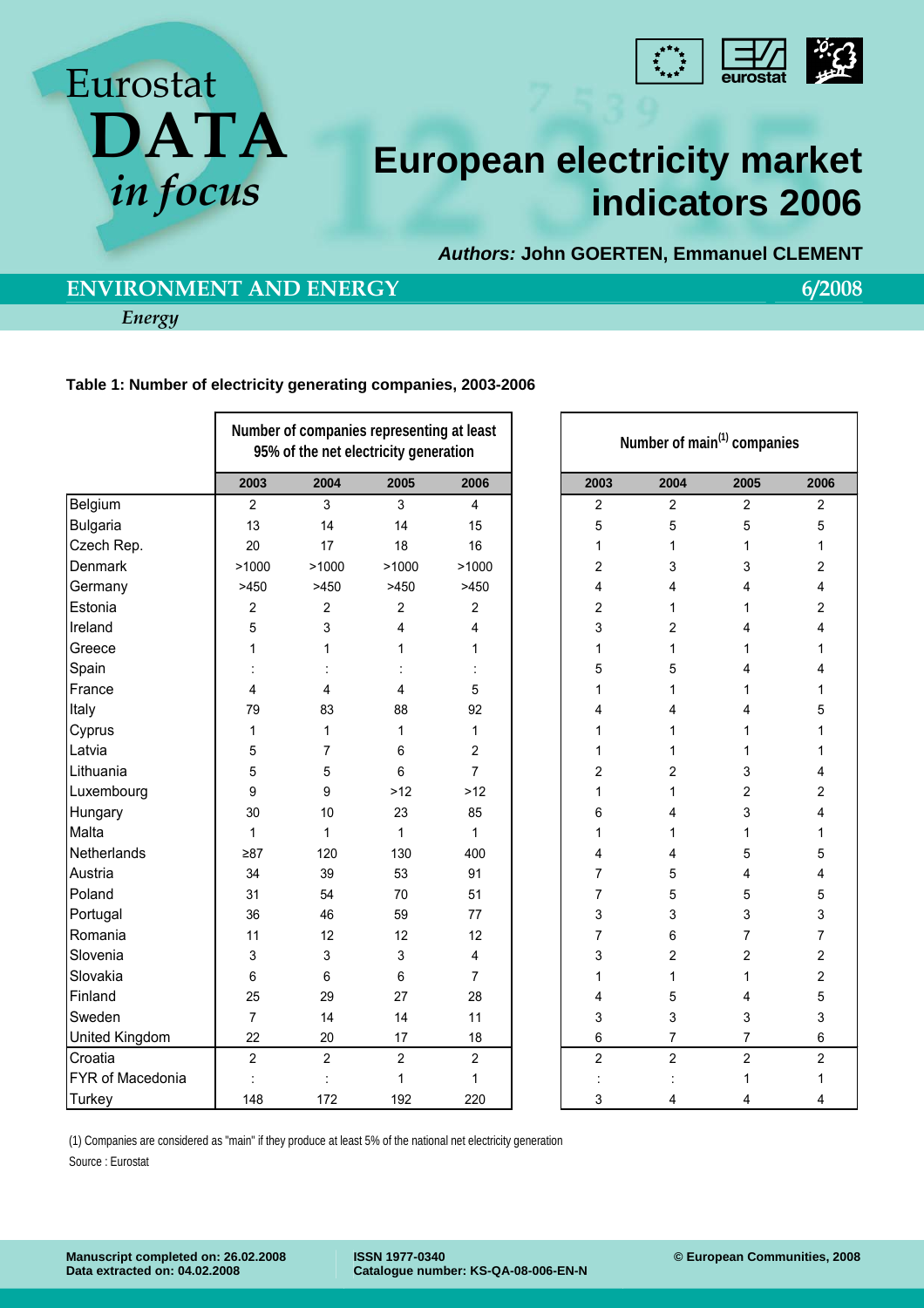

**Graph 1: Number of main electricity generating companies and their cumulative market share, 2006** 

\* Information on market shares in generation non available.

#### **Table 2: Number of main electricity generating companies and their respective market share in generation and their installed capacity, 2006**

|                                 | BE   | <b>BG</b> | CZ   | <b>DK</b> | DE   | EE   | IE        | EL.       | ES        | <b>FR</b> | IΤ        | СY        | LV        | LT        | LU        |
|---------------------------------|------|-----------|------|-----------|------|------|-----------|-----------|-----------|-----------|-----------|-----------|-----------|-----------|-----------|
| Number of main companies        | 2    | 5         |      | າ<br>ے    | 4    | າ    | 4         |           | 4         |           | 5         |           |           | 4         | ◠         |
| Share in generation (%)         | 88.  | 76.2      | 73.5 | 72.0      | 77.0 | 96.0 | 79.1      | 94.6      | 81.0      | 88.7      | 68.9      | 100.0     | 95.0      | 88.0      |           |
| Share in installed capacity (%) | 87.6 | 59.8      | 69.4 | 66.0      | 62.0 | 94.0 | 83.2      | 95.3      | 80.0      | 86.0      | 74.3      | 100.0     | 92.0      | 74.8      |           |
|                                 | HU   | <b>MT</b> | NL.  | <b>AT</b> | PL.  | PT   | <b>RO</b> | <b>SI</b> | <b>SK</b> | FI        | <b>SE</b> | <b>UK</b> | <b>HR</b> | <b>MK</b> | <b>TR</b> |
| Number of main companies        | 4    |           | 5    | 4         | 5    | 0    |           | ◠         | っ         | 5         | 2         | 6         | ◠         |           | 4         |
| Share in generation (%)         | 73.4 | 100.0     | 67.0 | 53.7      | 45.0 | 73.5 | 86.4      | 90.2      | 84.4      | 64.0      | 85.0      | 67.9      | 96.0      | 100.0     | 58.0      |
| Share in installed capacity (%) | 72.2 | 100.0     | 60.0 | 51.4      | 36.9 | 71.3 | 74.2      | 90.6      | 83.8      | 57.0      | 79.0      | 59.9      | 98.0      | 100.0     |           |





\* Information on market shares in generation and shares in installed capacity non available.

\*\* Information on market shares in installed capacity non available.

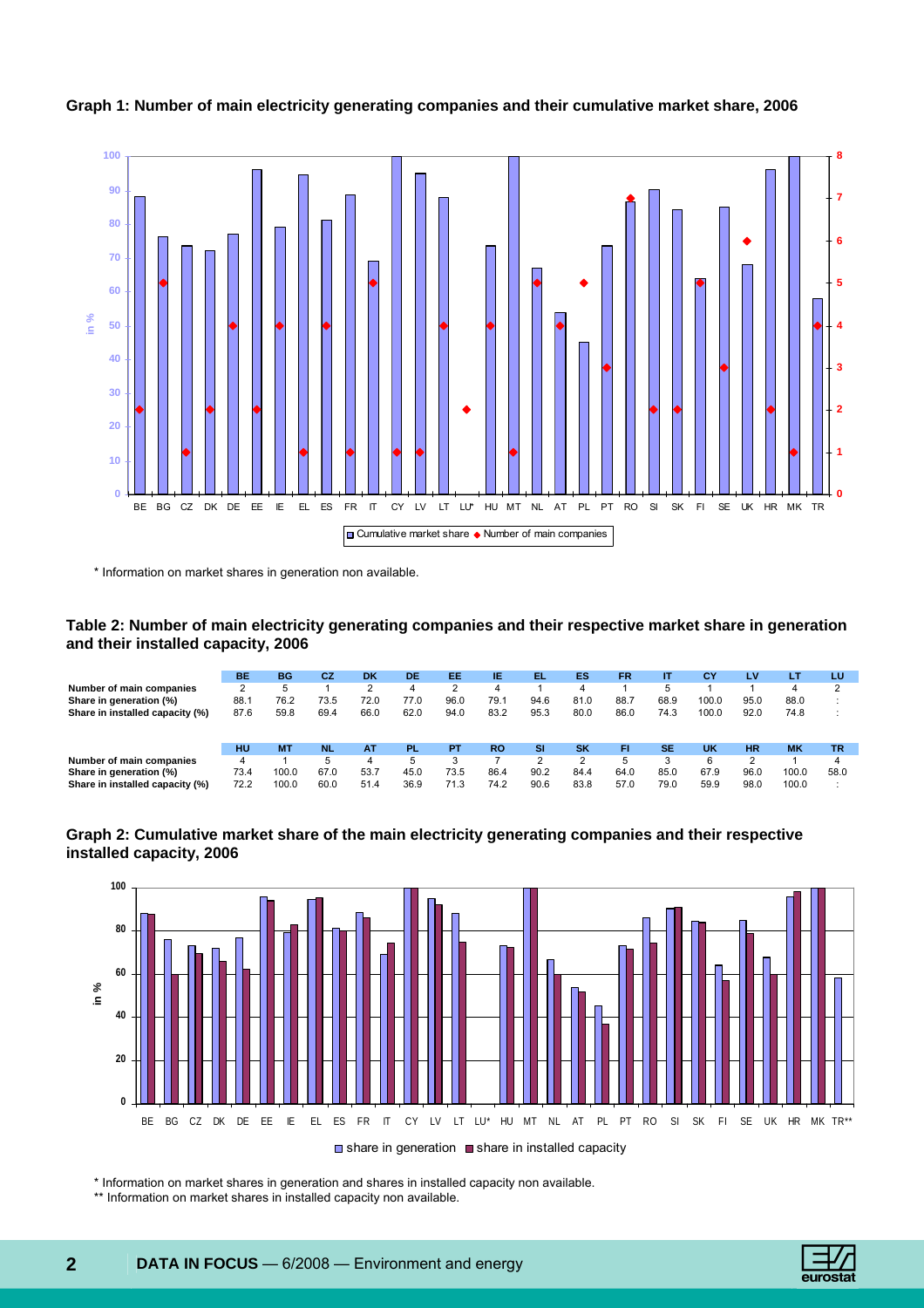| Table 3: Number of electricity suppliers to final consumers, 2003 - 2006 |  |  |
|--------------------------------------------------------------------------|--|--|
|--------------------------------------------------------------------------|--|--|

|                 |              |                | Total number of suppliers |                |                | Number of main <sup>(1)</sup> suppliers |                |                |
|-----------------|--------------|----------------|---------------------------|----------------|----------------|-----------------------------------------|----------------|----------------|
|                 | 2003         | 2004           | 2005                      | 2006           | 2003           | 2004                                    | 2005           | 2006           |
| Belgium         | 45           | 48             | 54                        | 23             | $\overline{c}$ | 3                                       | 3              | 3              |
| <b>Bulgaria</b> | 8            | 12             | 13                        | 13             | 8              | 8                                       | 8              | 9              |
| Czech Rep.      | 365          | 238            | 286                       | 285            | 8              | 8                                       | 8              | 3              |
| Denmark         | 113          | 75             | 70                        | 65             | 5              |                                         | 7              | 8              |
| Germany         | 940          | 940            | 940                       | 1042           | 4              | 4                                       | 3              | 3              |
| Estonia         | 42           | 41             | 40                        | 43             | 1              | 1                                       | 1              | 1              |
| Ireland         | 6            | 8              | 9                         | 9              | 4              | 4                                       | 5              | 4              |
| Greece          | 5            | 4              | 4                         | 4              | 1              | 1                                       | 1              | 1              |
| Spain           | 375          | 383            | 382                       | 51             | 6              | 6                                       | 6              | 4              |
| France          | 166          | 166            | 166                       | 160            | 1              | 1                                       | 1              | 1              |
| Italy           | 390          | 400            | 430                       | 380            | 3              | 1                                       | $\overline{c}$ | 3              |
| Cyprus          | 1            | 1              | $\mathbf{1}$              | 1              | 1              | 1                                       | 1              | 1              |
| Latvia          | 1            | 4              | 4                         | 4              | $\mathbf{1}$   | 1                                       | 1              | 1              |
| Lithuania       | 8            | 8              | $\overline{7}$            | $\overline{7}$ | 3              | 2                                       | $\overline{c}$ | 2              |
| Luxembourg      | 11           | 11             | 11                        | 12             | 3              | 3                                       | 3              | 4              |
| Hungary         | 12           | 12             | 17                        | 12             | $\overline{7}$ | 7                                       | 8              | 4              |
| Malta           | $\mathbf{1}$ | $\mathbf{1}$   | $\mathbf{1}$              | 1              | $\mathbf{1}$   | 1                                       | 1              | 1              |
| Netherlands     | 42           | 33             | 32                        | 38             | $\geq$ 3       | 5                                       | 5              | 5              |
| Austria         | 160          | 125            | 125                       | 136            | ÷              | 5                                       | 6              | 8              |
| Poland          | 175          | 202            | 265                       | 168            | 3              | 5                                       | 6              | 6              |
| Portugal        | 5            | 9              | 10                        | 4              | $\mathbf{1}$   | 1                                       | 1              | 1              |
| Romania         | 8            | 20             | 40                        | 18             | 8              | 9                                       | 9              | 9              |
| Slovenia        | 8            | $\overline{7}$ | 11                        | 13             | 6              | 6                                       | 6              | 6              |
| Slovakia        | 18           | 23             | 34                        | 35             | 5              | 5                                       | 5              | 5              |
| Finland         | >100         | >100           | >100                      | >100           | 3              | 3                                       | 3              | 3              |
| Sweden          | 127          | 130            | 122                       | 119            | 3              | 3                                       | 3              | 3              |
| United Kingdom  | 24           | 32             | 33                        | 26             | $\overline{7}$ | $\overline{7}$                          | $\overline{7}$ | $\overline{7}$ |
| Croatia         | $\mathbf{1}$ | $\mathbf{1}$   | $\mathbf{1}$              | $\mathbf{1}$   | $\mathbf{1}$   | $\mathbf{1}$                            | $\mathbf{1}$   | $\mathbf{1}$   |
| <b>FYROM</b>    | 1            | 1              | 1                         | 1              | 1              | 1                                       | 1              | 1              |
| Turkey          | 5            | 130            | 174                       | 279            | 1              | 1                                       | 1              | 5              |

 $(1)$  Suppliers are considered as "main" if they sell at least 5% of the total national electricity consumed Source: Eurostat.

## **Table 4: Number of main electricity suppliers and their cumulative market share, 2006**

| Number of main suppliers<br>Market share (%) | BE<br>76.6      | BG<br>90.3         | СZ<br>w<br>94.5  | DK              | DE<br>43.0       | EE<br>94.0 | IE<br>4<br>94.3   | EL.<br>99.6            | ES<br>4<br>75.7        | <b>FR</b> | IΤ<br>52.0        | СY<br>100.0 | LV<br>100.0        | LT<br>94.3         | LU<br>4<br>92.0        |
|----------------------------------------------|-----------------|--------------------|------------------|-----------------|------------------|------------|-------------------|------------------------|------------------------|-----------|-------------------|-------------|--------------------|--------------------|------------------------|
| Number of main suppliers<br>Market share (%) | HU<br>4<br>92.3 | <b>MT</b><br>100.0 | NL.<br>5<br>80.0 | ΑT<br>8<br>72.9 | `PL<br>6<br>71.9 | PТ<br>80.0 | <b>RO</b><br>72.9 | <b>SI</b><br>6<br>96.0 | <b>SK</b><br>5<br>85.9 | FI        | <b>SE</b><br>51.0 | UK<br>91.1  | <b>HR</b><br>100.0 | <b>MK</b><br>100.0 | <b>TR</b><br>5<br>38.5 |